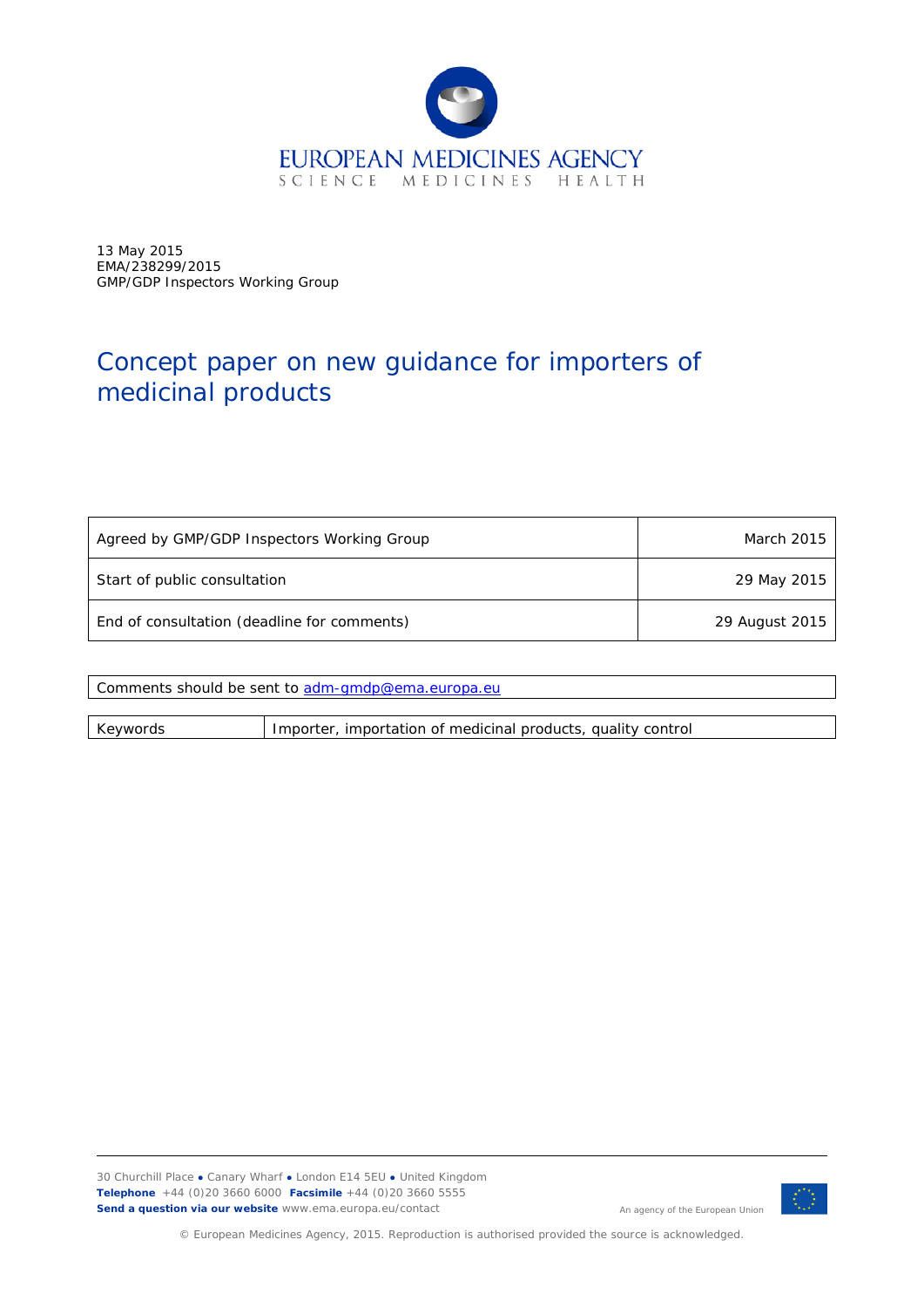## **1. Introduction**

In recent years, the manufacture of medicinal products for the EU market increasingly occurs outside of the EU. While this trend is particularly noted for the manufacture of active substances, it is also evident that a similar trend applies to medicinal product manufacture. Additionally, the supply chains have become more complicated through globalisation and as a result, new falsified medicines legislation has been approved which confers new responsibilities on manufacturers and importers of medicinal products and active substances. By designating importers of medicinal products as manufacturers and subjecting them to the holding of a manufacturing authorisation (MIA), the EU regulatory system already has the basis for a regulatory framework to cope with this situation. As MIA holders, importers are obliged to comply with Good Manufacturing Practice (GMP) requirements such as establishing a pharmaceutical quality system, have adequate personnel and premises for the activities in question, appropriate arrangements for management of complaints and recalls, and procedures in place to control their supply chains.

However, involved stakeholders may benefit from clarification of expectations and therefore the 2014 work plan of GMP/GDP IWG included a commitment to consider if there is a need for specific guidance for importers.

#### **2. Problem statement**

The increased complexity of supply chains and the observation that most GMP non-compliance statements uploaded into EudraGMDP pertain to third country manufacturers have created new areas where further guidance is desired by both the regulators and the industry. In particular, the requirements applicable to importers of medicinal products and concerning the application of GMP requirements, which are traditionally oriented to activities performed at true manufacturing sites.

## **3. Discussion (on the problem statement)**

As stated, importation of a pharmaceutical finished product manufactured in a third country requires a MIA, for the site where QP certification occurs and the site that imports and tests the batch.

When a Mutual Recognition Agreement (MRA) is not in place, it is a legal requirement, to test each batch in the EU upon importation before certification by a QP and release in accordance with annex 16 of the GMP Guide. The requirements for the location of testing ('in a Member State') and the minimum testing requirements for products manufactured in third countries are set out in Article 51.1(b) of 2001/83/EC for medicinal products for human use and in Article 55.1(b) of Directive 2001/82/EC for medicinal products for veterinary use.

Associated with import testing are some other aspects such as sampling and the segregation between the 'physical importation site' versus 'testing and/or batch release site' that have become issues subject to discussion by regulators in order to agree a harmonised approach across the EU. Due to this new environment, annex 16, Certification by a Qualified Person and Batch Release, has been revised to, among others, address QP involvement when the testing site is not the releasing site.

Since the revision of the 'Union Format for Manufacturer's Authorisation' in 2013, which is also applicable to importers of medicinal products and details importing activities, a more detailed understanding of the importation scenarios has been gained. The Authorisation format includes several elements where the GMP relevance of the importation activities varies and these impact requirements applicable to their quality system, personnel and premises.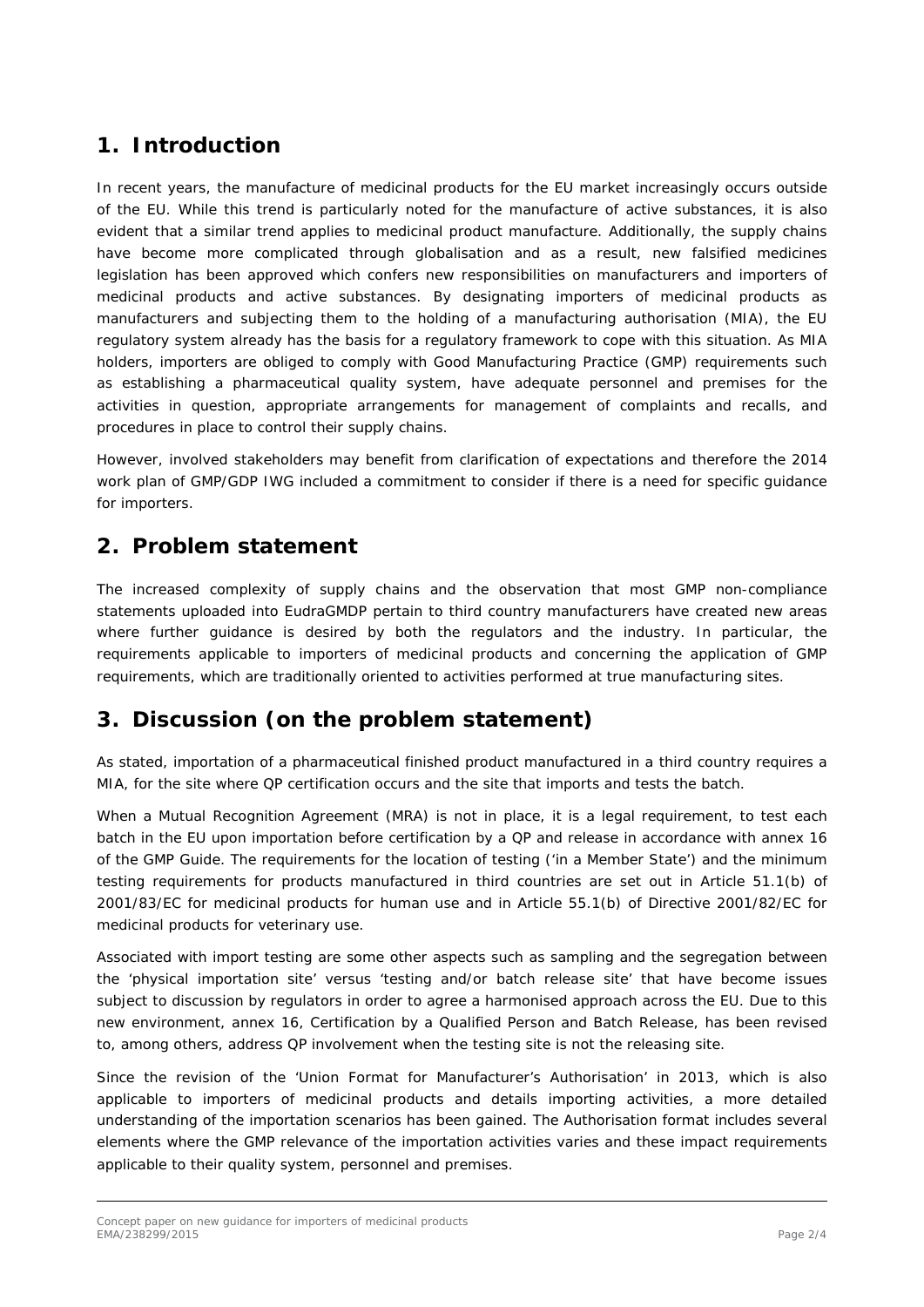Another issue that has prompted discussions is establishing a common understanding of the term 'import'. This can be particularly complex in the context of global commercial activities and there may be little-known implications in this regard even when the physical location of medicinal products remains within the EU.

In view of this, it seems valuable to provide additional guidance on the GMP requirements that are of particular relevance to importers and on the extent those requirements apply to the different entities involved in importation activities. Suitability of these requirements to investigational medicinal products will also be considered.

#### **4. Recommendation**

GMP/GDP IWG agreed to draft a specific guidance for import authorisation holders. This document most likely would take the form of a new annex (annex 21). The scope of the project will be focused on importation activities not addressed in detail in the GMP guide and annexes, taking into consideration recent changes in GMP chapters and annexes as well as changes in other regulatory documents.

## **5. Proposed timetable**

Concept paper for discussion and adoption in IWG: March 2015

Release of concept paper for public consultation: May 2015

Deadline for comments on concept paper: August 2015

First draft of new annex draft guidance for discussion in IWG: September 2015

Release of new annex draft guidance for public consultation: January 2016

Deadline for comments on new annex draft guidance: End April 2016

Final draft of new annex draft guidance for discussion in GMP/GDP IWG: November 2016

Expected date for adoption by European Commission - March 2016

#### **6. Resource requirements for preparation**

A rapporteur team from Spain (AEMPS) has been nominated which will form a drafting group together with experts from the competent authorities of Sweden, Ireland, UK, Finland and Portugal. This concept paper will be circulated to PIC/S Secretariat to establish whether the new annex should be included in the list of documents subject to harmonisation in accordance with the co-operation agreement between PIC/S and EMA, in which case there is a possibility of participation of experts from non-EU PIC/S participating authorities in the drafting group. Participation of experts from the IWG and public consultations would be as per the usual drafting procedure.

It is expected that most work will be completed by email and by teleconference.

#### **7. Impact assessment (anticipated)**

The industry and GMP inspectors will benefit from more specific guidance on importers requirements regarding quality system, personnel and premises in a current increasingly complex environment.

This new annex would have a positive impact for both industry and regulators by incorporating importation activities to the new regulatory concepts, clarifying requirements and contributing to a harmonised approach across the EU. It is not intended to create new requirements.